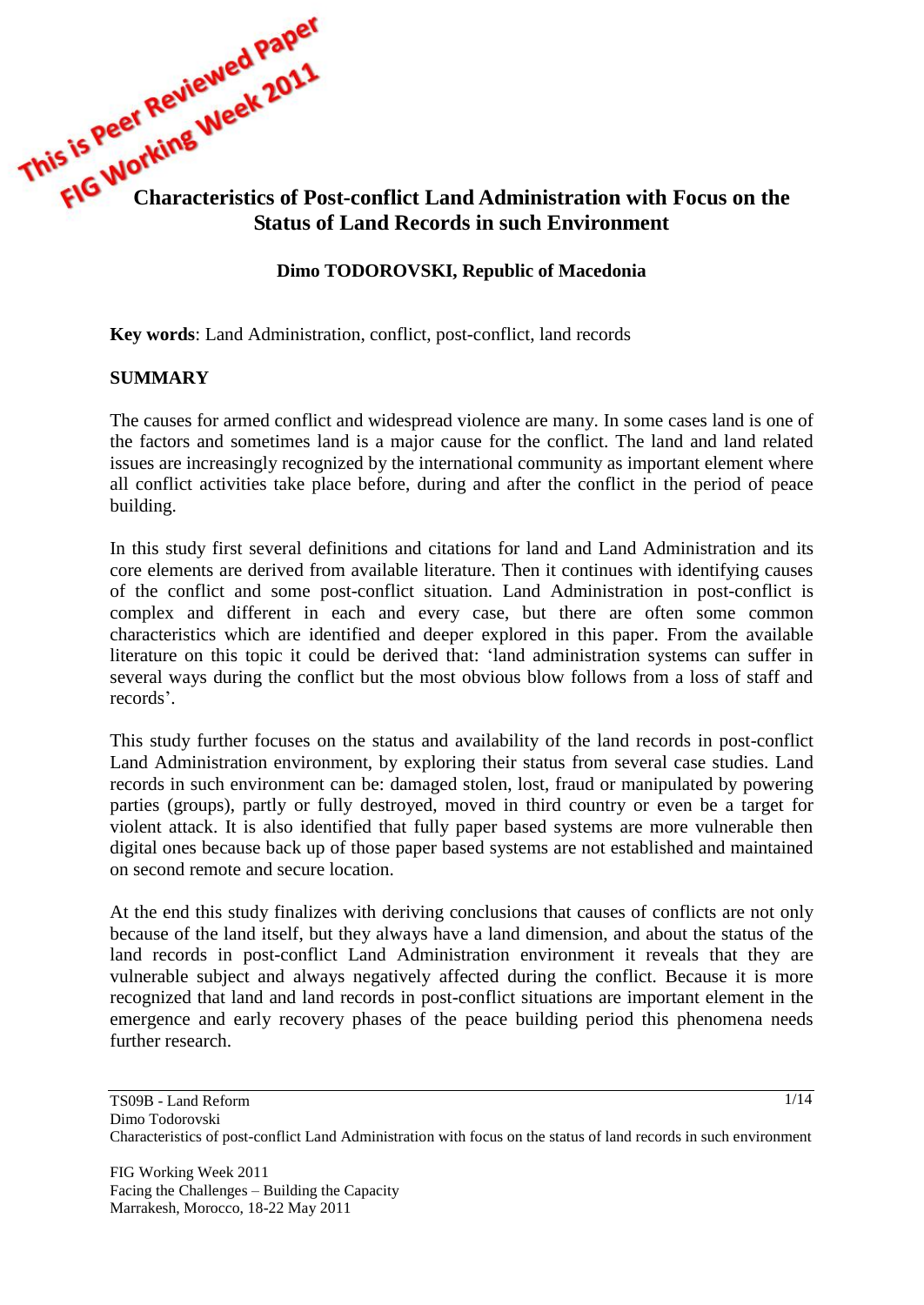# **Characteristics of Post-conflict Land Administration with Focus on the Status of Land Records in such Environment**

### **Dimo TODOROVSKI, Republic of Macedonia**

### **1. INTRODUCTION**

This study addresses the characteristics of the post-conflict Land Administration (LA) with focus on the status of the land records in such environment. In Chapter 2 land, land related issues and LA are acknowledged, and characteristics of conflicts and post-conflict environment are explored in Chapter 3 based on available literature. An attempt is made to depict how land and conflict correlate each other. In Chapter 4 more specific research is performed to determine what the status and availability of land records in such circumstances. This is done on some already explored and available case studies. In Chapter 5 an overview is made on the status of the land professionals in post-conflict LA situations. At the end conclusions are derived based on these explorations.

### **2. LAND, LAND RELATED ISSUES AND LAND ADMINISTRATION**

The 2005 Humanitarian Response Report identified land as a critical gap in international response capacities. Here follows some definitions and citations from available literature on land, land related issues as well as for LA in general.

### **2.1. Land**

Land is a place of all shelter, in the city, the town, the village, and at home. It is the source of food, of materials for construction and manufacture, of coal, gas and oil, of springs and rivers and other essentials for life. Indestructible, immovable, it is the foundation of all human activities. Houses and factories, forests and farms, river roads and railways, mines, quarries, and reservoirs are all fashioned from the land. It offers endless opportunities for development and discovery. It is a source of all wealth (UN/ECE, 2005).

Recognizing that land is a source of wealth lies at the heart of good government and effective public administration. States that prosper promote widespread and secured private ownership of land as a foundation of social and economic policy (UN/ECE, 2005).

Secure access to land is a crucial factor in the eradication of food insecurity and poverty, and the need to improve access to land remains a pressing issue in many parts of the world. Providing secure access to land is frequently not easy, and it is particularly complex in situations following violent conflicts (Torhonen and Palmer, 2004).

#### **2.2 Cadastre**

Cadastres have registered the human terrain for centuries (Batson, 2007).

The cadastre is a methodologically arranged public inventory of data on the properties within a certain country or district based on a survey of their boundaries; such properties are systematically identified by means of some separate decision. The outlines of the property and the parcel identifier are normally shown on large-scale maps (United Nations, 1985).

A cadastre is normally a parcel-based, up-to-date land information system containing a record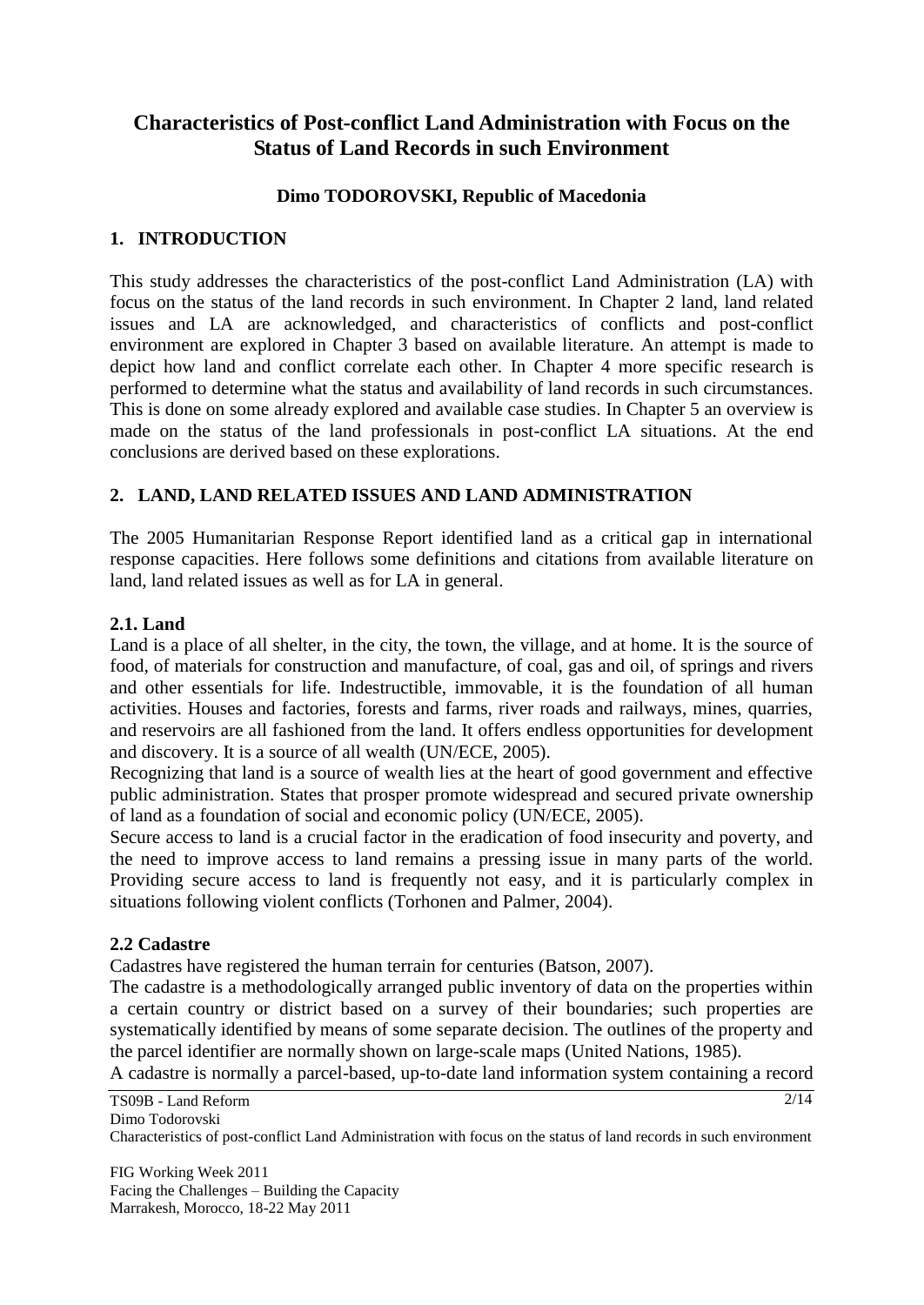of interests in land (e.g. rights, restrictions and responsibilities). It usually includes a graphical description of land parcels linked to other records describing the nature of the interest, the ownership or control of those interests, and often the value of the parcel and its improvements. It may be established for fiscal purposes (e.g. valuation and equitable taxation), legal purposes (conveyancing), to assist in the management of land and land use (e.g. for planning and other administrative purposes), and enables sustainable development and environmental protection (FIG, 1995).

The traditional cadastres were by nature rather slow in responding to the changing needs of society (Dale and McLaughlin, 1988).

Because we are living in a dynamic and fast changing societies where Information and Communication Technology (ICT) is more present in every segment of society and human existence, cadastral users increasingly demand: digital, up to date, reliable and legal certainty, complete, rapidly accessible, tailor made and quality assured geo-information. This is the reason that presently many cadastral organizations around the world re-formulate their mission and vision statements, went or presently are going trough reforms in order to meet growing user requirements and implement user oriented strategies, in order to be competitive player on the market of geo-information and services.

### **2.3 Land Registration**

Land registration can be described as "the process of recording legally recognized interests (ownership and/or use) in land" (McLaughlin and Nichols, 1989).

Land registration is a process of official recording of rights in land through deeds or titles (on properties). It means there is an official record (the land register) of rights on land or of deeds concerning changes in the legal situation of defined units of land. It gives the answer of the question "who" and "how" (Henssen and Williamson, 1990).

Land registration provides the framework and means for recognizing formalized land ownership rights and for regulating the transfer of these rights (Dale and McLaughlin, 1999).

Land registries document certain interest in the land, including information about nature and spatial extent of these interests and the names of individuals to whom these interests relate (Stuedler 2004).

Experiences elsewhere suggested that the biggest bottleneck for land registration work was the difficulties of mobilization of the landholders. Therefore, the system had to go to the people instead of waiting for them to show up in an office. The holders were only to be bothered once for adjudication, the demarcation and the surveys (Torhonen and Palmer, 2004).

#### **2.4 Land Administration**

The importance of effective land administration in support of good governance and economic development is well recognized internationally (Groot and Molen, 2000).

The term *land administration* has been introduced in the 1990"s and has probably the first time been given "official" status by the UN-Economic Commission for Europe (UN/ECE) in 1996 by setting up an ad hoc group of experts named "Meeting of Officials in Land Administration" (MOLA) with representatives from 58 countries (Stuedler 2004).

According to the web site UN/ECE, the aim was "to promote land (immovable property)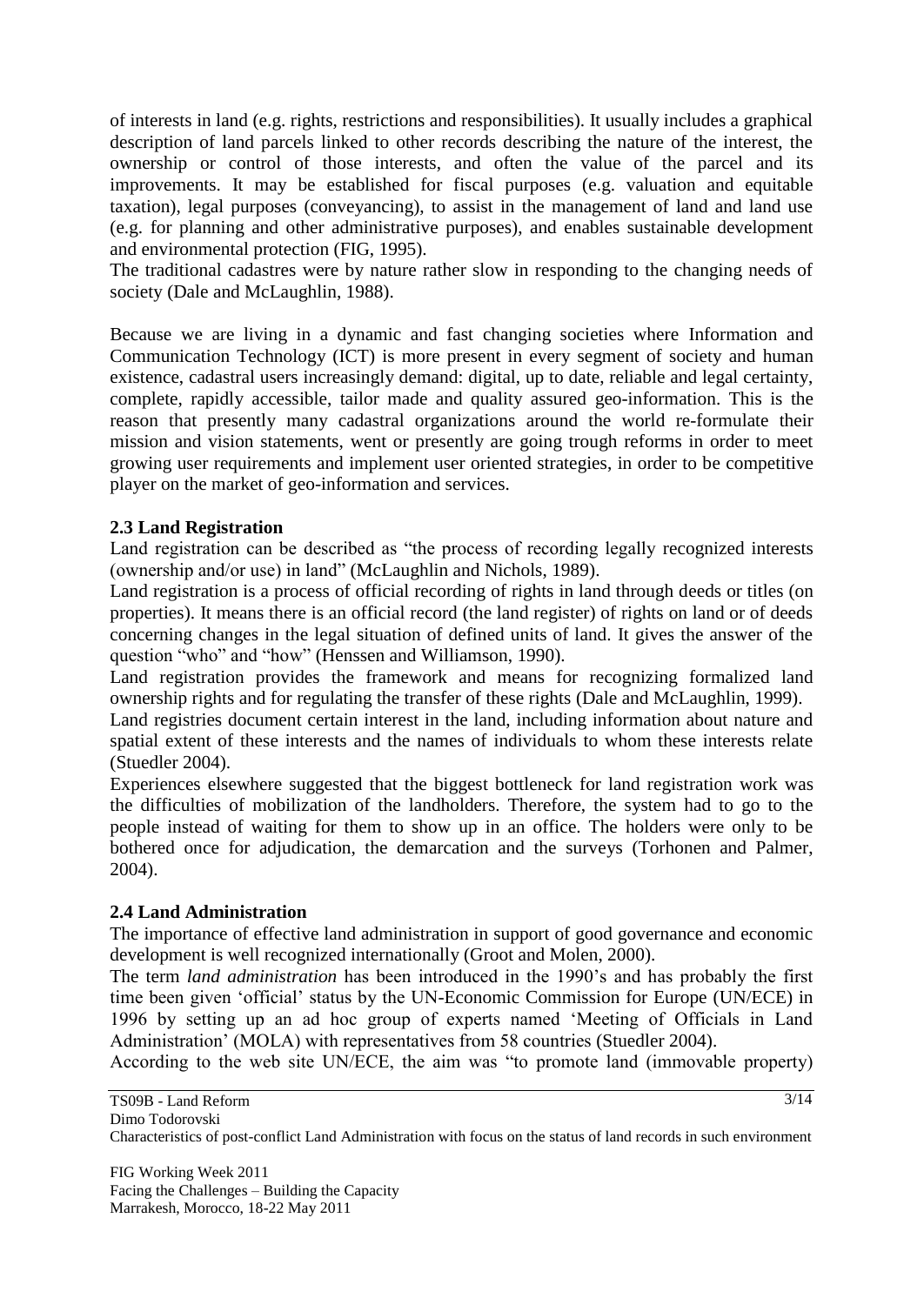administration through security of tenure, establishment of real estate markets in countries in transition, and modernization of land registration systems in the advanced economies" (UN/ECE, 2010).

Land Administration is the processes of determining, recording and dissemination information about tenure, value and use of land when implementing land management policies. It is considered to include land registration, cadastral survey and mapping, fiscal, legal and multipurpose cadastres and land information systems (UN/ECE, 1996).

Land administration is the process of regulating land and property development and the use and conservation of the land; the gathering of revenues from the land through sales, leasing, and taxation; and resolving of conflicts concerning ownership and use of land (Dale and McLaughlin, 1999).



Figure 1: The three key attributes of land administration (Dale and McLaughlin, 1999).

Objectives that land administrations serves, namely land registration, land valuation and landuse planning (Stuedler 2004).

Land administration deals with ownership, use and value of land (Zevenbergen, 2002).

e-Land Administration is only possible with political support and a context of national information policy resulting in new laws (legal frameworks) and arrangements of the public administration. Evidence has to be given of the benefit in terms of economic justification and customer satisfaction (Lemmen et al., 2004).

Land registration and cadastres make up an important part of Land Administration (Zevenbergen, 2002).

### **2.5 Land Administration Systems**

Land administration systems and in particular their central cadastral components are essential parts of countries national infrastructures (UN/FIG, 1999). They are mainly concerned with administrative and operational processes dealing with land records and information about the tenure, value and use of land (Stuedler, 2004).

### **3. CONFLICTS AND POST-CONFLICT LAND ADMINISTRATIION**

TS09B - Land Reform Dimo Todorovski Characteristics of post-conflict Land Administration with focus on the status of land records in such environment

FIG Working Week 2011 Facing the Challenges – Building the Capacity Marrakesh, Morocco, 18-22 May 2011

 $4/14$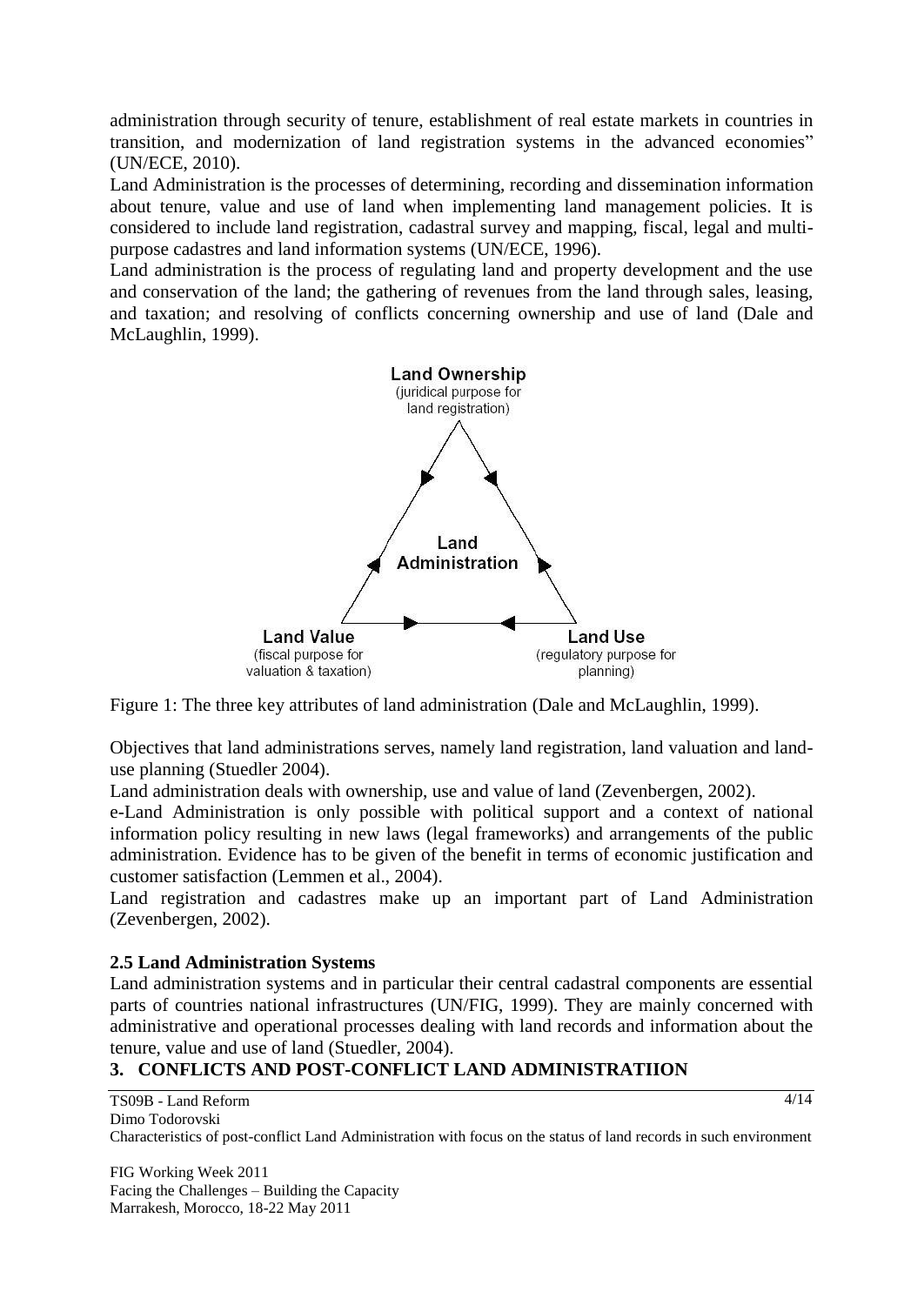In this Chapter several causes of the conflict and post-conflict situation are identified based on available case studies. Because the land and land related issues are increasingly recognized by international community as important element where all conflict activities take place before, during and after the conflict in the period of peace building, a number of post-conflict LA situations are explored with attempt to depict how land and conflict correlate each other.

# **3.1 Causes/Types of Conflicts**

Throughout history, conflicts have been waged over land. Many of those conflicts have direct effect on the control over land and the rights of people relating to land and cause innumerable denials of Housing Land and Properties (HLP) rights (Tibaijuka, 2007).

Land issues are often root causes of armed conflict, yet often go unaddressed (UN-HABITAT, 2009).

Access to land and related resources is nearly always an issue during and shortly after a major conflict. Sometimes difficulty with access to land and related resources is one of the causes of the conflict, in other cases it is more a side-effect of the conflict (Zevenbergen and Burns, 2010).

It must be recognized that land and natural resources play a complicated role in the political economy of armed conflict (UN-HABITAT, 2009).

Land is often a significant factor in a widespread violence and is also a critical element in peace building and economic reconstruction in post-conflict situations (Batson, 2007).

The causes of conflicts and violence are many. For example ethnic envy, nationalistic tendencies, opposing interests, class conflicts, dispute frontiers, expansion action or economic interests. During such conflict people are killed, buildings are physical infrastructure are destroyed, legal frameworks are set aside, public registers are destroyed markets don"t function any more, properties are taken, and lands are occupied (Molen and Lemmen, 2004).

People have fought over land since the beginning of recorded history. Land is often a significant factor for widespread violence and also a critical element in peace-building and economic reconstruction in post-conflict situations (USAID, 2004).

Conflicts often occur in poor countries where much of the population is rural: poor countries have the characteristics of a relatively low level of urbanization and relatively high percentage of a labor force working in architecture (FAO, 2005).

There are different reasons for these conflicts or wars. One of the reasons of these conflicts is the violation in ownership. In the countries in which conflicts happens the property relations were aggravate even more (Meha, 2004).

Today, however, the nature of conflict has changed. Rarely do armies square off across borders. Since the end of the Cold War, conflict has moved inside national boundaries; civil wars and insurgencies are much more common today then wars between states (Zevenbergen and Burns, 2010).

Most violent conflicts are not "caused" by conflicts over land per se, but almost every major eruption of violent conflict has had a land dimension. It is essential to look anew at how institutional arrangements and patterns of political organization determine when land becomes an object of violent conflict. If this is not done then programmes that may be intended to promote participation or good governance may in fact contribute to aggravating conflict in fragile states (Putzel, 2009).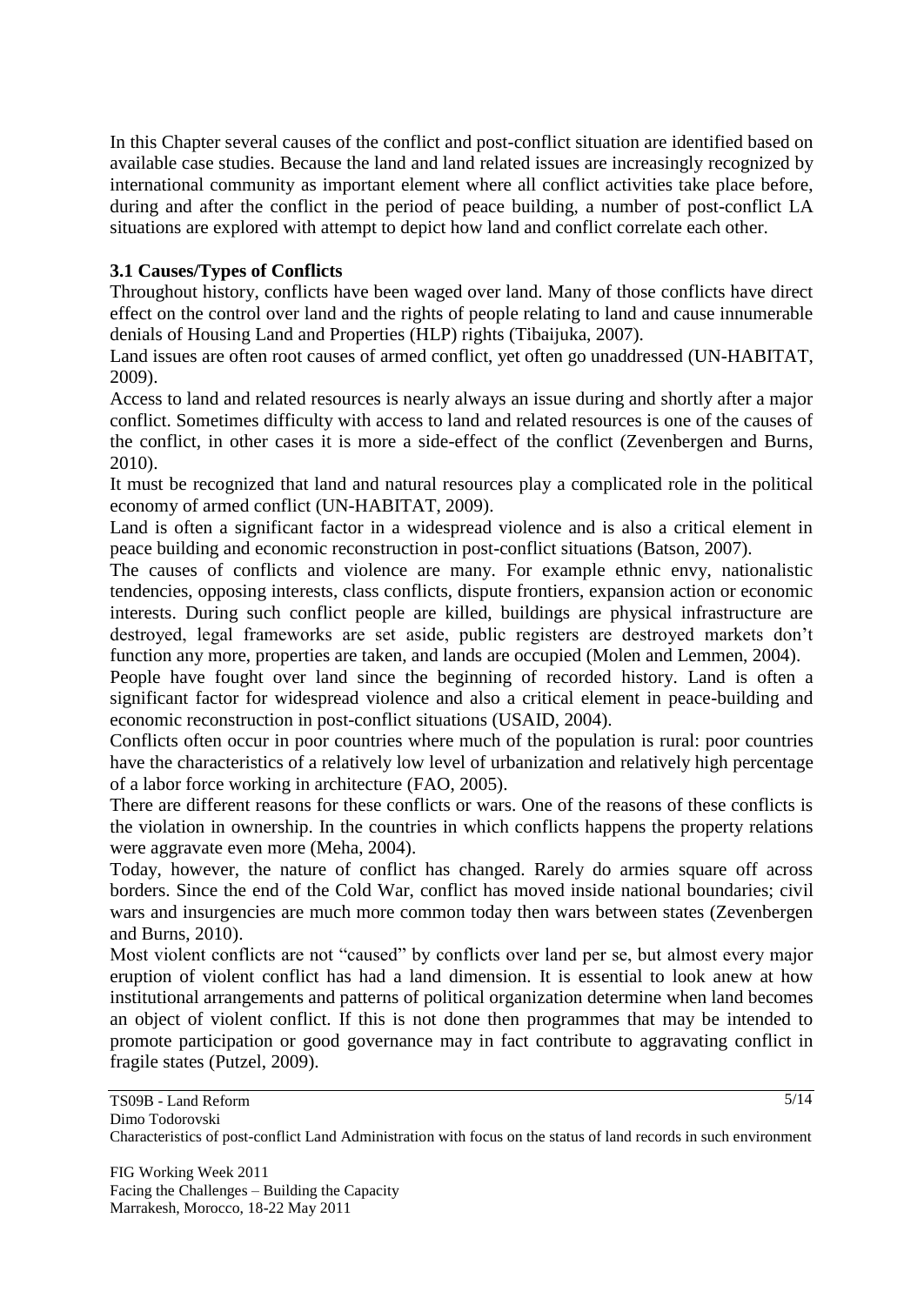Reviewing the statements in this Chapter we could conclude that causes of conflicts are not only because of the land only, but they always have a land dimension. Land and conflicts are bond in a complex relationship.

### **3.2 Post-Conflict Situations**

The post-conflict environment in regards to HLP is highly complex and multidimensional and it is not possible to develop guidelines for all aspects for all countries and scenarios simultaneously (UN-HABITAT, 2007)

Some of the land-related challenges that arise in post-conflict situations include: loss or destruction of property, secondary occupation, landlessness, insecure use or mobility rights and lack of clarity regarding ownership or use rights (Zevenbergen and Burns, 2010).

In past decade has been witness to a growing understanding of the vital importance and addressing HLP rights concerns within the context of post-conflict peace building. A range of issues have been highlight in this respect, including restitution rights for returning refugees and displaced persons; the rights of woman in post-conflict settings; emergency shelter provision and housing repair and reconstruction; the linkage between broader peace building initiatives and HLP questions and many others (UN-HABITAT, 2007).

Almost by definition, recovery from a violent conflict is hugely difficult. The mass dispersal of people from their lands, widespread death and injury within the population, destruction of critical infrastructure, collapse of a legal system, loss of records and expertise, continued fear and threat of violence; these factors in combination would overwhelm almost any country. As almost all countries emerging from conflict were already poor before their spiral downwards into violence, the need for external assistance is crucial (Torhonen and Palmer, 2004).

While every conflict situation is likely to be different, they nevertheless share a number of characteristics (Torhonen and Palmer, 2004).

It is recognized by the international community that HLP rights are critical element in postconflict peace building is steadily on the rise, even though much remains to be done to ensure that those concerns are built into peace operations from the beginning of the peace building process (York Charter, 1991)

Most publications on post-conflict peace building, for instance, still ignore questions relating to HLP rights, and more specifically, land administration (UN-HABITAT, 2007).

#### **3.3 Phases of Post-Conflict Situations**

A post-conflict period starts when the main hostilities have ceased to the point that international assistance can be provided for emergency activities, recovery and reconstruction (FAO, 2005).

The Handbook (UN-HABITAT, 2009) generally distinguishes between steps that can be taken to address land issues in the emergency response phase and those that are more appropriate.

A post-conflict period generally consists of three periods (FAO, 2005):

A period immediately after the conflict, (first year) vulnerable period because other conflicts are very easy to emerge (Daniel Lewis) – secondary conflict due resolution of land and property disputes…Or another way around it could be a catalyst for secondary conflict.

In both emergency and early recovery settings, humanitarian actors are generally advised to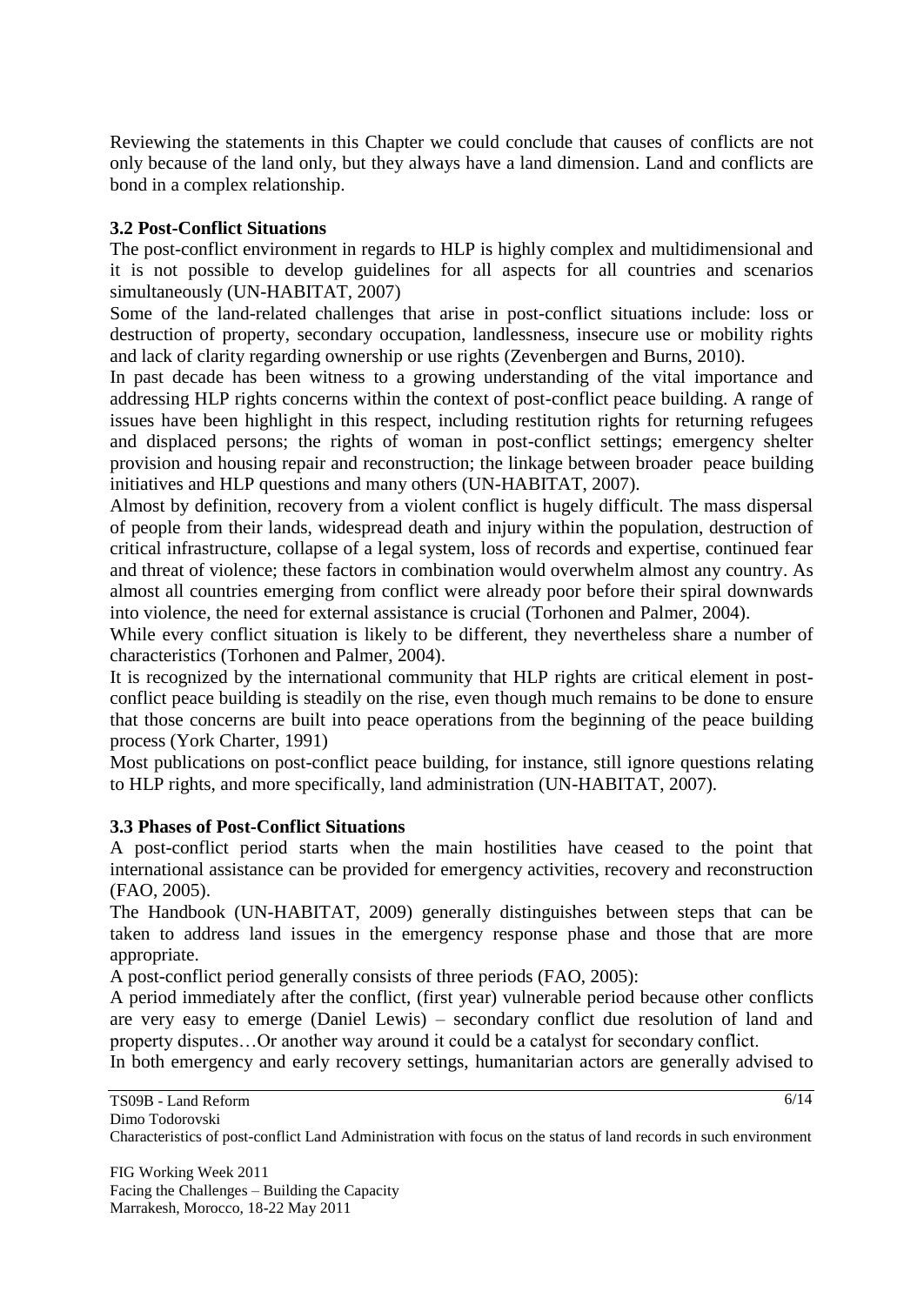seek the advice of land tenure experts wherever necessary (UN-HABITAT, 2009). The post-conflict situation can also provide a momentum for change (Torhonen and Palmer, 2004).

The post-conflict period starts when the main hostilities have ceased, some kind of peace treaty documents are signed and international assistance can be provided for emergency and recovery activities. The post-conflict period generally could be observed in three time phases: emergency, early recovery and reconstruction period.

## **3.4 Land Administration in Post-Conflict Situations**

There is a growing recognition of the importance of addressing land issues early and effectively at all stages of humanitarian response to post-conflict situations (Zevenbergen and Burns, 2010).

The 2005 Humanitarian Response Report identified land as a critical gap in international response capacities (UN-HABITAT, 2009).

The relationship to land administration and land policy is relevant and should be recognized in peace treaties. Parties involved in formulation of peace agreements and/or strategic action plans should mention land registration not as isolated objective but rather embed in such plans a wider development and land policy (Molen and Lemmen, 2004).

Post-conflict situations are typically complex and fluid. Addressing land administration is critical to reconstruction and peace building in the wake of conflict (Tibaijuka, 2007).

While land remains a central driver of conflict, the relationship between land and conflict is growing more complicated (Zevenbergen and Burns, 2010).

Land administration in post-conflict areas obviously is difficult matter that requires an approach that copes with the local situation (Molen and Lemmen, 2004).

Many post-conflict countries do not have good land registration and cadastral coverage, requiring other approaches (UN-HABITAT, 2007).

Land administration in post-conflict areas was complicated; land was a conflict issue. Land might not always be a direct cause of a conflict but it is related (Molen and Lemmen, 2004).

An array of issues has to be faced when the land administration functions are being reactivated in a post-conflict areas (Zevenbergen and Van der Molen, 2004).

Work leading to an improvement in methods of land administration within post-conflict environment, therefore, can make a valuable contribution to the enjoyment of human rights within the context of peacebuilding (UN-HABITAT, 2007)

There are many reasons why land administration needs to be addressed following conflict, with perhaps the most obvious being the fact that every conflict – no matter how small or limited in time and scope – negatively affects the processes and prospects of land administration (UN-HABITAT, 2007).

Historically, land administration issues have not been figured prominently in UN emergency and peacebuilding operations. While some UN missions (including cases when UN exercised transitional governing functions, such as those in Kosovo and East Timor) developing capacities for addressing land administration problems in post-conflict areas, most such missions either did not address these issues at all, or if attention was paid, this was generally *ad hoc*, limited in nature (UN-HABITAT, 2007).

Indeed, of 17 UN peace operations currently in place, few if any, have the human and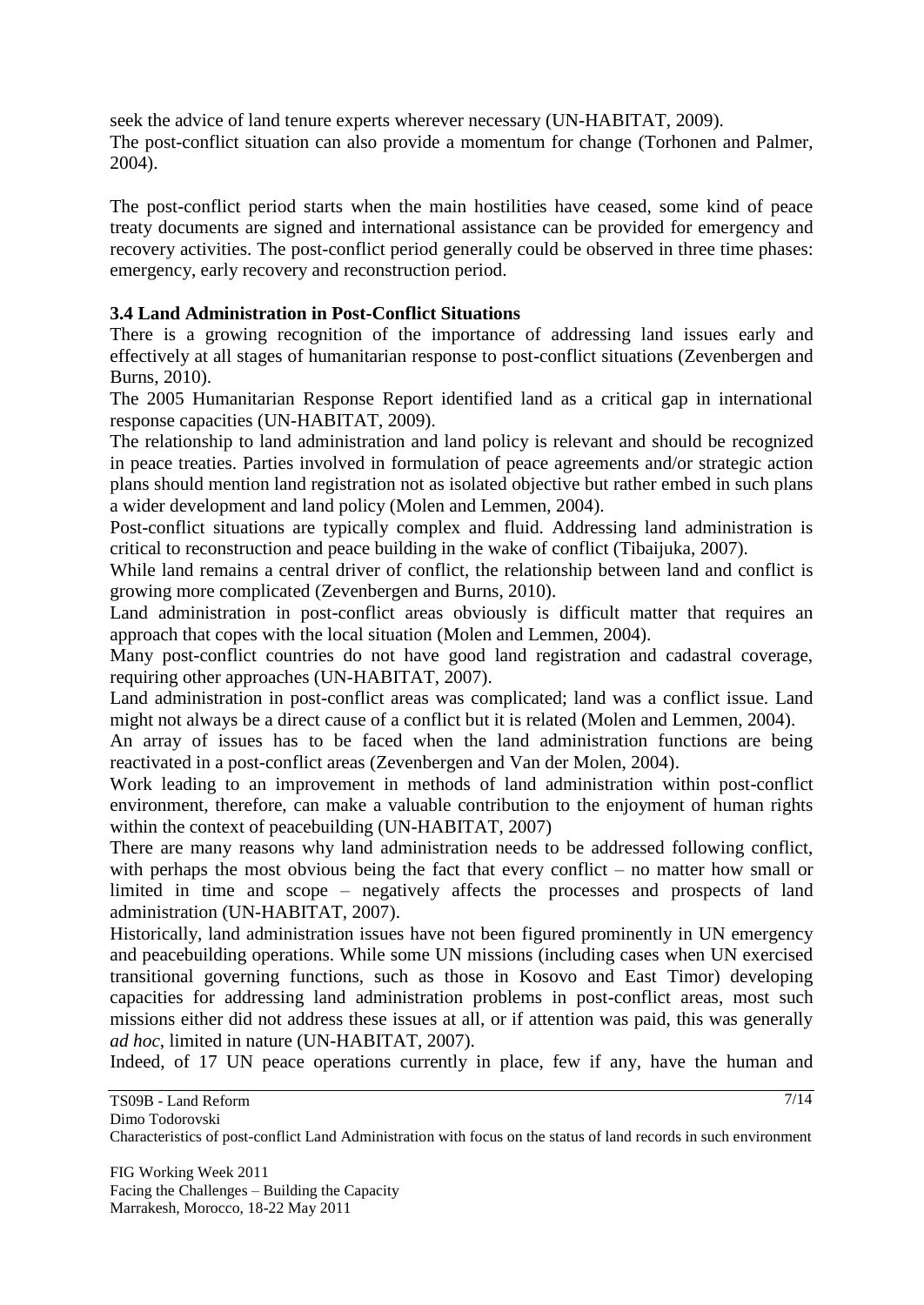financial resources in place to effectively address land administration concerns in comprehensive manner (UN-HABITAT, 2007).

Addressing these fundamental challenges, land administration in post-conflict situations, is no longer a choice by the UN, but core responsibility of effective peacebuilding (UN-HABITAT, 2007).

In Kofi Annan"s *In Largest freedom* the then Secretary General outlined what he sees as the six key functions of the Peacebuilding Commission. Each of these six objectives form a solid basics for justifying the systematic inclusion of HLP rights in future UN peacebuilding initiatives as a matter of common sense (UN-HABITAT, 2007).

Once it is understood that HLP issues may trigger secondary or tertiary conflict, it is important for peacebuilding missions to become aware that proposals related to land management in post-conflict situations are an integral part of efforts to restore peace and stability (UN-HABITAT, 2007).

Land Administration in post-conflict areas is the main issue for stabilization of human and social relations (Meha, 2004).

A part of a problem that are likely to be encountered are not specific to post-conflict areas, but can be found in many developing and/or transition countries. However, in dealing with them in post-conflict situation, one should clearly keep the special post-conflict issues constantly in mind (Zevenbergen and Molen, 2004).

As violent conflicts affect every segment of human existence and normal functions of one society, it also has effects on the LA in the particular case, higher written citations are underling that. That's why it is important to make an overall assessment and brief analyses of the LA status in the post-conflict environment in order to have a solid initial data and information to enter the post-conflict phases and properly tackle LA issues. Experiences showed that these assessments, among others, should have a special attention on the status of the land records and land professionals.

LA in post-conflict situations is a difficult to (re)establish and it requires approaches that deals with the circumstances of the local situation. Knowing the basic principles of LA and having appropriate knowledge and expertise in the domain of post-conflict LA used in the emergency and recovery phases could contribute in not repeating some mistakes from the past and use of the lessons learned to better and faster recovery from the armed conflict. Adequately developed land policies implemented via land administration systems could stabilize the situation and reduce the chances for emerging the armed conflict.

# **4. LAND RECORDS IN POST-CONFLICT LAND ADMINISTRATIION**

Land administration systems can suffer in several ways during a conflict. The most obvious blow follows from the loss of staff and records (Zevenbergen and Burns, 2010).

Conflict sensitive approaches to land dispute may vary based on factors such as the effectiveness of local and national land administration systems, the quality of land records, and the capacity of local administrators and adjudicators (UN-HABITAT, 2009).

### **4.1 Land Records in Post-Conflict Land Administration Situations**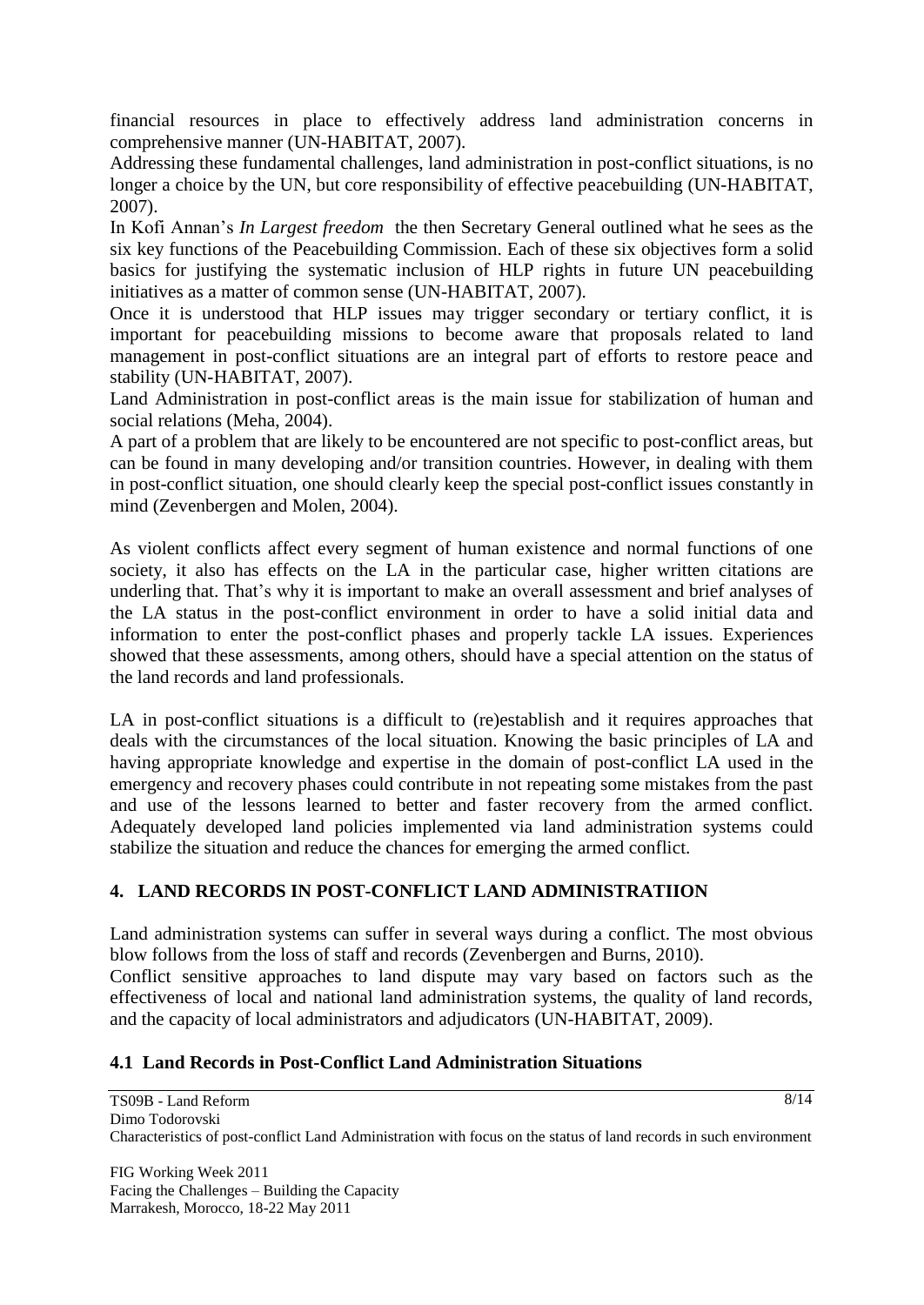During conflicts and immediately thereafter land records face a number of threats. They run the risk of being damaged or even lost due the hostilities, due the random violence directed at government offices or even targeted violence to land offices (like in 1999 in Timor Leste). Fully paper based systems are even more vulnerable since no formal back ups usually exists (Zevenbergen and Burns, 2010).

In all cases there is however no (easy) access to the records. Land records can be simply ransacked or partly destroyed (Zevenbergen and Burns, 2010).

Land records are evidence of ownership and use rights. Land records are typically associated with formal land administration systems. In countries where land is administered through customary bodies, including where formal legal systems are not accessible to significant part of the population, records through simple sales contracts, witness statements or local knowledge and attribution. Incomplete, out of date or contested land records can pose a threat to tenure security that is heightened in setting characterized by legal pluralism where statutory law does not recognize the existence of any other valid system of rights (UN-HABITAT, 2009).

According (UN-HABITAT, 2009) the issues about land record in post-conflict situations that require appropriate attention are: inadequate land records; fragmented responsibility for land records; lost, stolen or fraudulent land records; and women and child"s property and inheretence rights.

Powerful (groups) might manipulate land records outright (Zevenbergen and Burns, 2010).

Some scientists do not consider a post-conflict period a good time to introduce title registration (Zevenbergen and Molen, 2004) and on a contrary others consider systematic first registration with modern legal, technical and social standards can be feasible in a post-conflict areas (Torhonen and Palmer, 2004).

Some of the issues that need attention are finding and securing the land records that ere (still) available and preventing illegal occupation and construction on the other land (Zevenbergen and Molen, 2004).

Encouraging the competent authorities or mandated international actors to secure land records at risk of destruction, removal or tempering (UN-HABITAT, 2009).

### **4.2 Examples of status of land records in post-conflict LA situations:**

*Kosovo:* Land records can be taken away by retreating powers when they are forced to leave an area, or be hidden with good or bad intentions. Kosovo is a case in point. The retreating Serb Army took part of the land records from Kosovo with them, whereas some other parts of the records were hidden in Orthodox monasteries (Zevenbergen and Burns, 2010).

All the records which are removed in Serbia have to bring back immediately (Meha, 2004).

*Palestine:* a copy of Ottoman records of Palestine state rests in the UN building in New York (Zevenbergen and Burns, 2010).

*Cambodia:* Land ownership is the main problem post-conflict due to te destruction of all cadastral records during the civil conflict (UN-HABITAT, 2009).

*Somalia:* Overlapping and dysfunctional land administration systems (secular, Islamic and customary) was a problem (UN-HABITAT, 2009).

*Timor:* In Timor Leste, NRC (Norwegian Refugee Council) is currently attempting to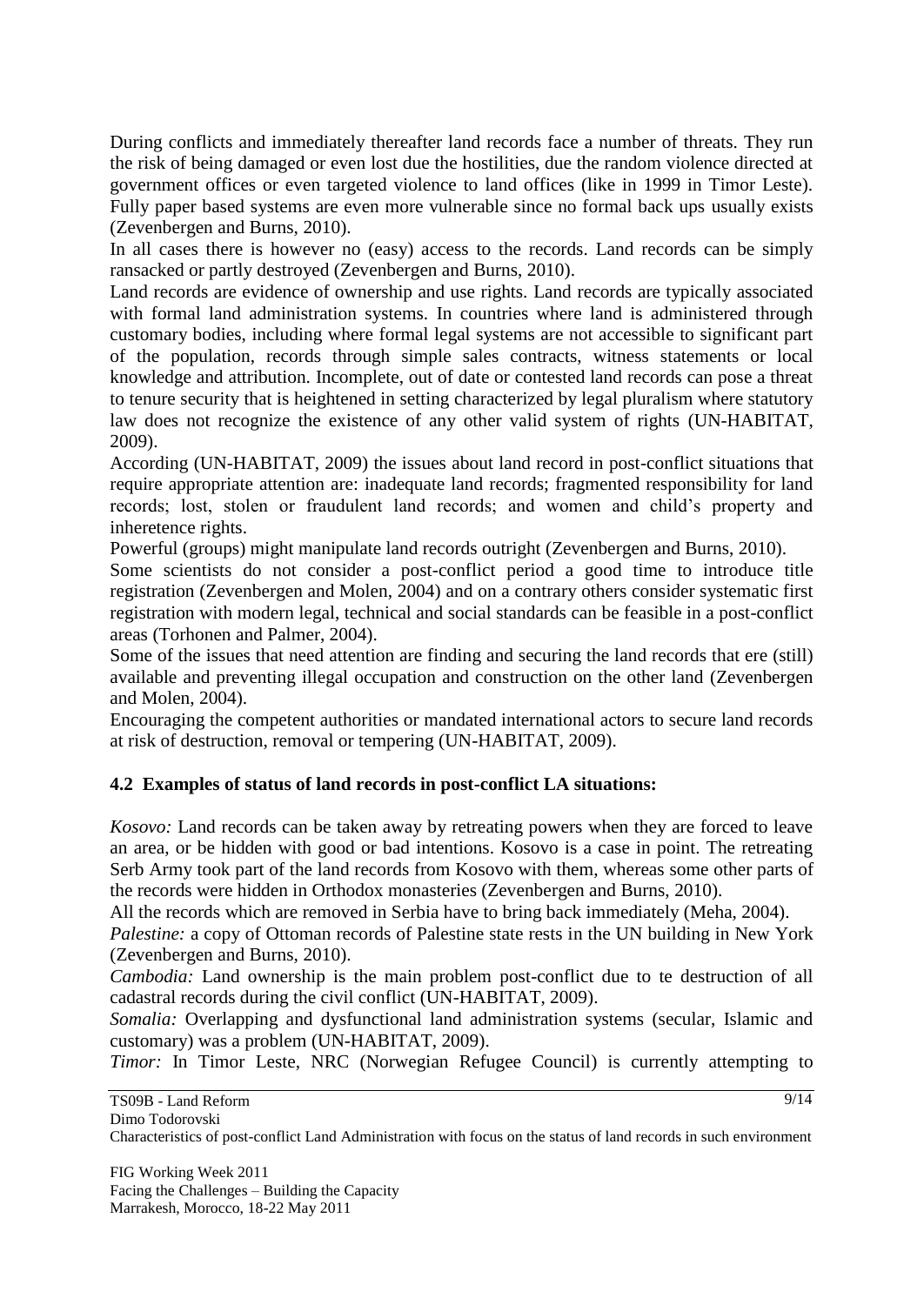implement projects for providing transition housing to IDP"s facing re-integration problems in their original communities. A major obstacle involves difficulties identifying appropriate tracts of land for housing (UN-HABITAT, 2009).

The (Indonesian) head of the Dili land office took main books into safety during the violence in Timor Leste (Zevenbergen and Burns, 2010).

*Burundi:* Many arrived to their villages of origin only to find their land and houses occupied by those they saw as responsible for the genocide and their exile. Such persons had no reliable formal or informal system to regain their homes and lands and most were forced to return to the entry points at the border, where they were no longer eligible for food aid and household items, as they had not managed to establish them selves in their villages of origin (UN-HABITAT, 2009).

In this Chapter an attempt is made to depict the situation with the land records in post-conflict LA environment. From the statements and the overview of some of cases about the status of the land records in post-conflict LA environment reveals that they are vulnerable subject and always negatively affected during the conflict. Fully paper based systems are even more vulnerable then digital ones.

Because of the importance of appropriate usage of available land records to better organize the emergency and early recovery phases of the post-conflict, but also for the future to (re)establish a functional LA in one post-conflict environment it is required to adequately asses and analyze the status of the available land records in such circumstances.

# **5. STATUS OF THE LAND PROFESSIONALS IN LA SITUATIONS**

Since it was already identified from the available literature that "…the most obvious blow follows from the loss of staff and records.' in this Chapter overview is made on the status of the land professionals in post-conflict LA situations.

Staff can be killed, (forced to) leave the area or not be able or willing to return to their jobs within LAS. In all cases it is important to quickly identify available experienced staff and try to get them back to work as soon as possible. Most land administration staff are professionals with specific expertise, and except form (top) managers their position should not be political, but this depends much on local circumstances (Zevenbergen and Burns, 2010).

Individuals involved in first response and early recovery of post-conflict situations, need to look at a broad scope of issues and typically do not have a background in land issues. On the other hand land professionals have a little experience with and capacity for adequately providing assistance in post-conflict situations. The variety of experience needed to cover all key issues and the tight time frames typically involved presents significant challenges (Zevenbergen and Burns, 2010).

When – at the end of a day – a land registrar writes down a name of an owner in a land book, and a land surveyor draws a boundary line on a cadastral map, it could be either the start of a prosperous economic development, or overture to a new conflict (Molen and Lemmen, 2004).

In Kosovo for instance, in years before the violent conflict, many Kosovar staff disappeared form their offices, but were able to return in the post-conflict era. Serb staff in general had left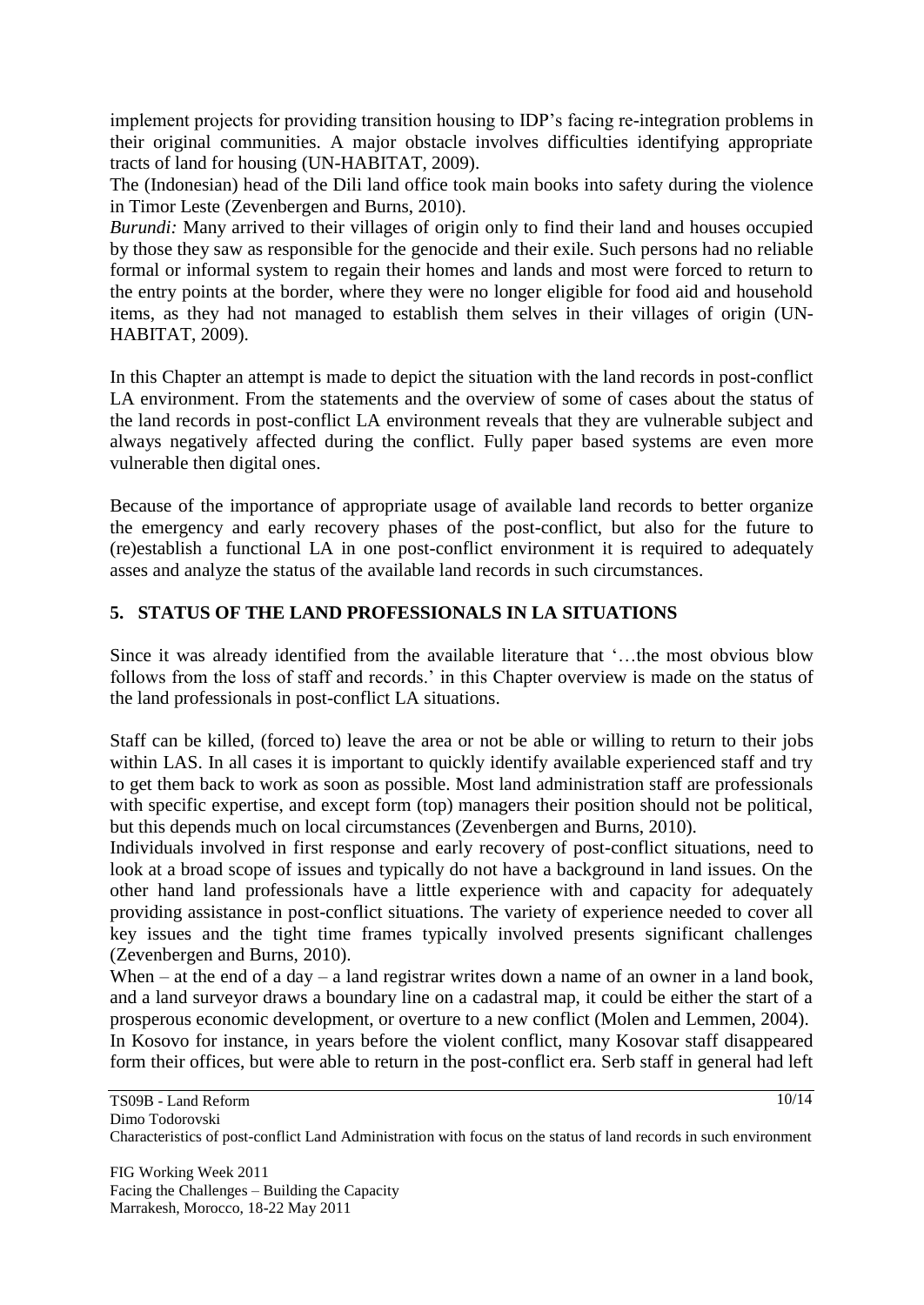the area by the time the conflict had ended and except for a few regional offices would not have been in a position to regain public trust (Zevenbergen and Burns, 2010).

Local professionals staff was away from cadastre by force from Serbs government (Meha, 2004).

In a post-conflict environment it is nearly inevitable that not enough of the needed staff levels will be available. Therefore capacity building is an immediate concern (Zevenbergen and Burns, 2010).

## **6. CONCLUSIONS**

We can conclude that causes of conflicts are not only because of the land itself, but they always have a land dimension. Nowadays the nature of conflict has changed, conflicts have moved inside national boundaries. Civil wars and insurgencies are much more common today then wars between states.

Almost by definition, recovery from a violent conflict is sensitive, complicated and highly difficult and it is not possible to develop guidelines for all aspects for all countries and scenarios simultaneously. That's why it is required to perform further explorations and research on those typical situations in order to gather more knowledge to tackle the challenging issues related to land and Land Administration.

The post-conflict period starts when the main hostilities have ceased, some kind of peace treaty documents are signed and international assistance can be provided for emergency and recovery activities. The post-conflict period generally could be observed in three time phases: emergency, early recovery and reconstruction period.

Land administration in post-conflict situations is a difficult to (re)establish and it requires approaches that deals with the circumstances of the local situation. Knowing the basic principles of LA and having appropriate knowledge and expertise in the domain of postconflict LA used in the emergency and recovery phases could contribute in not repeating some mistakes from the past and use of the lessons learned to better and faster recovery from the armed conflict. Adequately developed land policies implemented via land administration systems could stabilize the situation and reduce the chances for emerging the armed conflict.

Land records in post-conflict LA environment can be: damaged stolen, lost, fraud or manipulated by powering parties (groups), partly or fully destroyed, moved in third country or even be a target for violent attack. It is also identified that fully paper based systems are more vulnerable then digital ones because back up of those paper based systems are not established and maintained on second remote and secure location. Land records in post-conflict Land Administration environment are vulnerable subject and always negatively affected during the conflict.

Because it is more recognized that land and land records are important element in the emergence and early recovery phases of peace building period this phenomena needs further research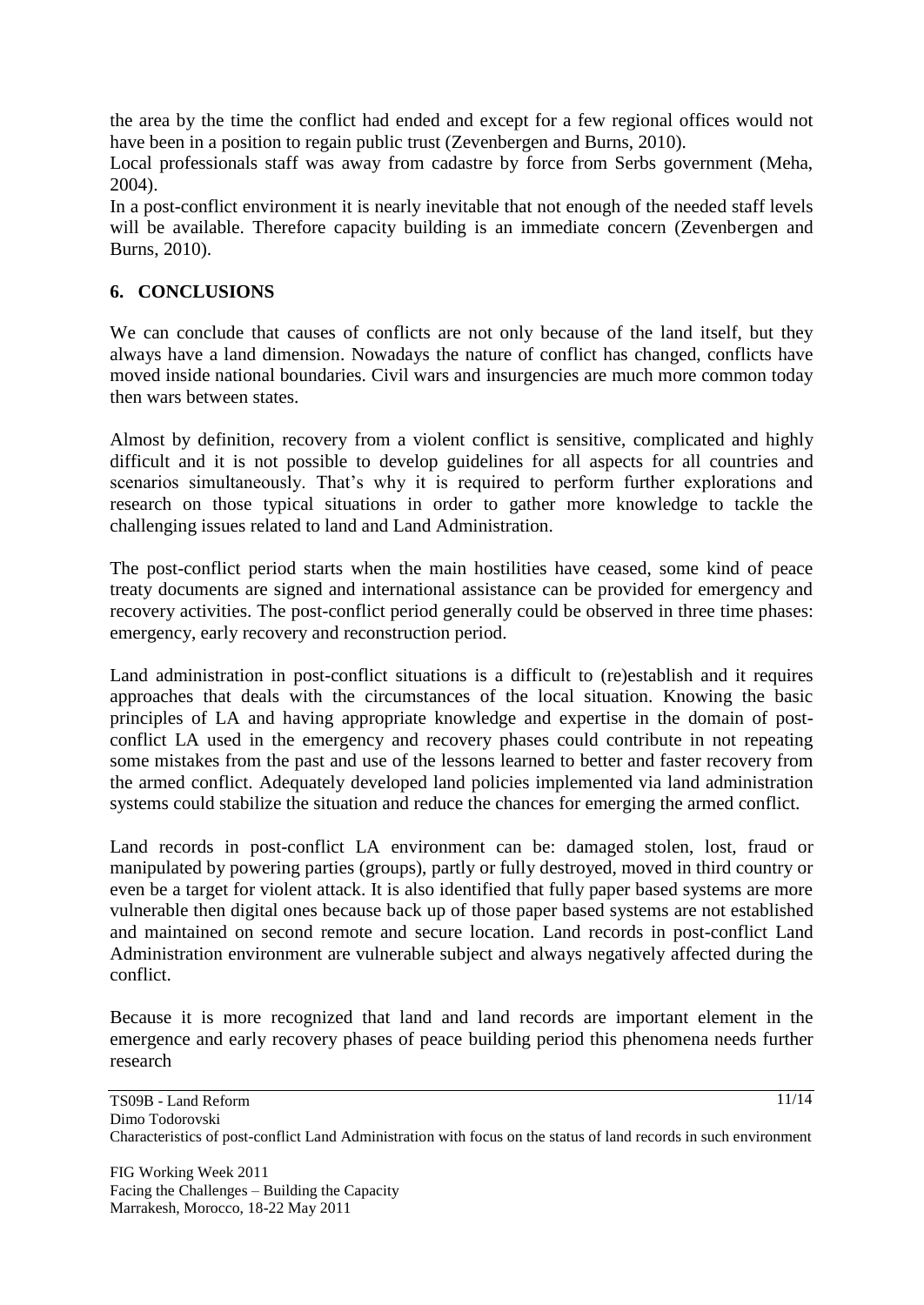#### **REFERENCES**

- Batson, E. D., 2007. Registering the human terrain: A valuation of cadastre. National defence intelligence college press.
- Dale and McLaughlin, 1988. Land Information Management, An introduction with special reference to cadastral problems in third World countries, Oxford: Clarendon Press
- Dale and McLaughlin, 1999. Land Administration, Oxford: Oxford University Press.
- FAO, 2005. Access to rural land and land administration after violent conflicts, FAO Land tenure studies, Rome, Italy, p. 7
- FIG, 1995. International Federation of Surveyors (FIG) Commission 7, The Statement on the Cadastre, FIG Publication No. 11, Canberra, Australia.
- Groot, R. and Molen, P.v.d., 2000. Final Report from the Workshop on Capacity Building in Land Administration for Developing Countries. ITC, Enschede , the Netherlans.
- Henssen and Williamson, 1990. Land registration, cadastre and its interaction; a world perspective. Proceedings XIX FIG Congress, Helsinki, Finland.
- Lemmen, C., Molen, P.v.d. and Schennach, G., 2004. e-Land Administration, An International Seminar in Innsbruck. FIG Commision 7, Innsbruck, Austria.
- Meha, M. 2004. Land administration before and after the war (1999) in Kosovo, Symposium on Land Administration in Post-conflict Areas, Geneva, Switzerland.
- McLaughlin, J.D. and Nichols, S.E., 1989. Resource Management: The Land Administration and

Cadastral Systems Component, In: Surveying and Mapping No. 2.

- Molen, P.v.d.and Lemmen, C., 2004. Land administration in post-conflict areas, 3<sup>rd</sup> FIG Regional Conference, Jakarta, Indonesia, p.2.
- Putzel, J., 2009. in FIG PUBLICATION 45, Land Governance in Support of the Millennium Development Goals, A new Agenda for Land Professionals, FIG/World Bank Conference, Washington DC, USA.
- Stanfield, D., 2005. Reconstructon of Land Administration in post-conflict conditions. Symposium on Innovative Technology for Land Administration. Madison, Wisconsin, USA.
- Steudler, D., 2004. A framework for the evaluation of Land Administration Systems. PhD theses.
- Tibaijuka, K. A., 2007. Foreword of UN-HABITAT 2007, Handbook on post-conflict Land Administration and peace building.
- Torhonen, M. and Palmer, D., 2004. Land administration in post-conflict Cambodia, Symposium on Land Administration in Post-conflict Areas, Geneva, Switzerland.
- United Nations, 1985. Conventional and Digital Cadastral Mapping. Report of the Meeting of the Ad Hoc Group of experts on Cadastral Surveying and Land Information Systems. Economic and Social Council E/CONF.77/L.1.
- UN/ECE, 1996. Land Anministartion Guidelines. United Nations, New York and Geneve.
- UN/ECE, 2010. Official web-site of UN/ECE, Working Party on Land Administration
- (http://www.unece.org/hlm/wpla/welcome.html, accessed on 18.09.2010) UN/ECE, 2005. Social and Economic Benifit of Good Land Administration. HM Land
	- Registry, London, on behalf of the UNECE WPLA.

#### TS09B - Land Reform Dimo Todorovski

12/14

Characteristics of post-conflict Land Administration with focus on the status of land records in such environment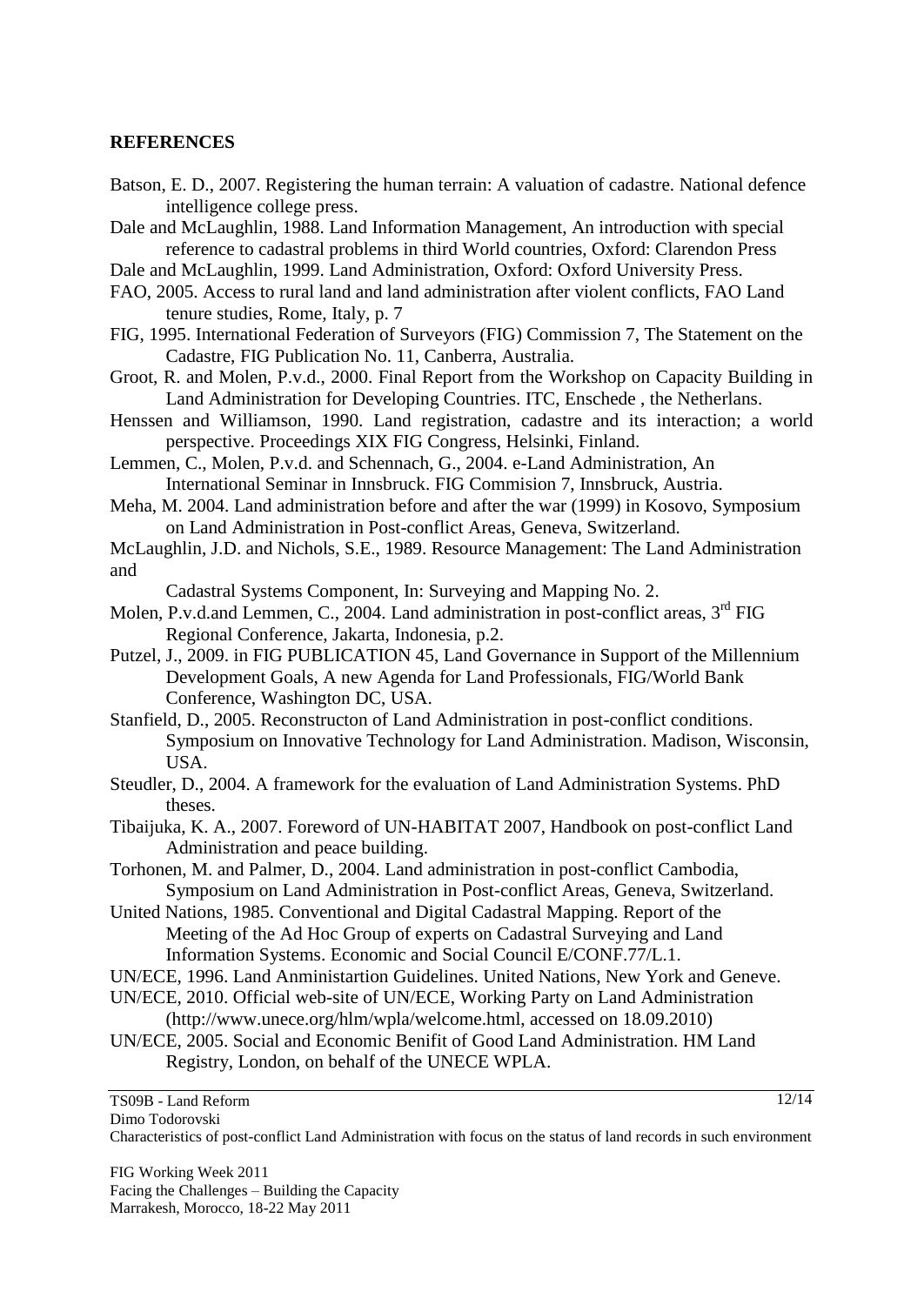- UN/FIG, 1999. The Bathurst Declaration on Land Administration for Sustainable Development. Report from the UN-FIG Workshop on "Land Tenure and Cadastral Infrastructures for Sustainable Development", Bathurst, NSW, Australia.
- UN-HABITAT, 2007. Handbook on post-conflict Land Administration and peacebuilding.
- UN-HABITAT, 2009. Land and Conflict; Handbook for Humanitarians: September Draft 2009
- USAID, 2004. Land and Conflict a toolkit for intervention, USAID Office of Conflict Management and Mitigation, Washington DC, USAID, p. 2
- York Charter, 1991. York charter for reconstruction after war. UN response to HLP in postconflict.
- Zevenbergen, J., 2002. Systems of Land Registration, Aspects and Effects. PhD theses.
- Zevenbergen, J. and Molen P.v.d., 2004. Legal aspects of land administration in post-conflict areas. Symposium on Land Administration in Post-conflict Areas, Geneva, Switzerland.
- Zevenbergen, J. and Burns, T., 2010. Land Administration in Post-Conflict Areas; A key Land and Conflict issue. FIG Congress 2010, Sydney, Australia.

### **BIOGRAPHICAL NOTES**

**Dimo Todorovski** holds a diploma as a surveying engineer from the University of Kiril and Metodij, R. Macedonia and obtains MSc degree in Geo-Information Management at International Institute for Geo-Information Sciences and Earth Observation ITC, the Netherlands in 2006. He is a head of the unit for International Cooperation and European Integrations, at the Agency for real estate cadastre, R. Macedonia, and has a practical experience in fields of land surveying and digital mapping, digitizing of analog cadastral maps, cadastral information systems development, ICT and ICT Strategies, and feasibility study for Digital map production. He is a Macedonian delegate of FIG Commission 7 and from September 2008 President of Mak Holl Nuffic Alumni Association, association of Macedonian students which studied in the Netherlands.

His research interest focuses on land management/administration, analyses of users/system requirements, cadastral systems, system modeling and presently he is doing research on specifics of post-conflict Land Administration and development of National Spatial Data Infrastructures.

#### **CONTACTS**

### **Dimo Todorovski** Head of unit of International Cooperation and European Integrations Agency for real estate cadastre Trifun Hadzi Janev 4 1000, Skopje

TS09B - Land Reform Dimo Todorovski Characteristics of post-conflict Land Administration with focus on the status of land records in such environment

FIG Working Week 2011 Facing the Challenges – Building the Capacity Marrakesh, Morocco, 18-22 May 2011

13/14